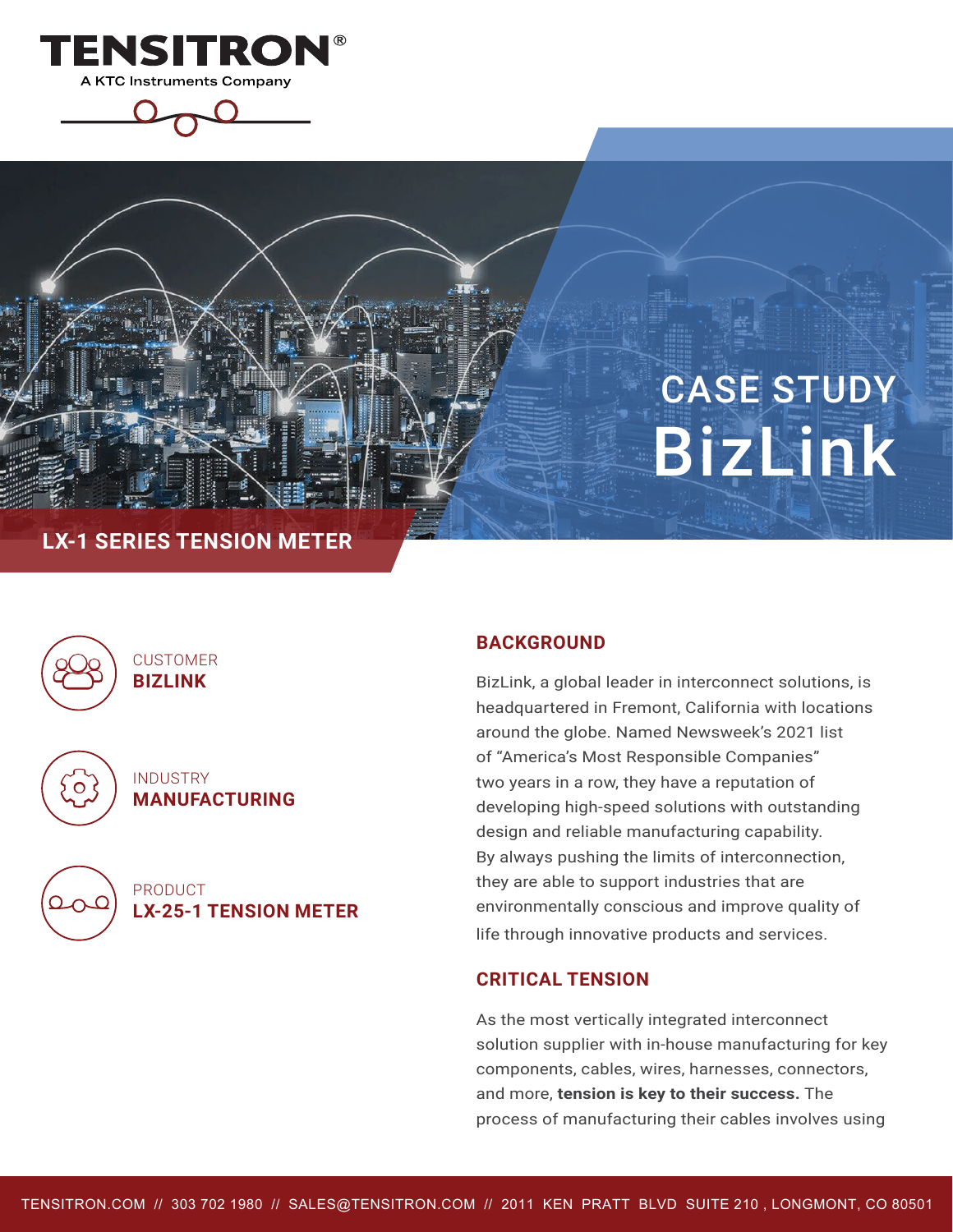

The easy-to-learn operation and rugged look and feel of the LX-25-1 make it an ideal choice for Bizl ink

a twisting machine to tie the copper wires into a 4-6 core construction. Tension of the copper wires is critical in developing products that uphold their brand promise of the highest quality and reliability.

#### **TENSITRON SOLUTION**

BizLink purchased the LX-25-1 meter in the beginning of 2019 to check and verify the tension in the cable construction process. During the trial the meter was used to test the tension (lbs) on the cables that form the core (4 or 6 wire) at two stages. The first test was performed prior to the twisted cable core going into the die, and the second test was performed while the cable was in the twisting machine. Analyzing the meter results at these crucial stages, allowed BizLink to efficiently make necessary adjustments to ensure the required tension was met.

BizLink was so happy with the overall package of what the meter offered, that they have continued to use it in delivering the quality their clients expect. The easy-to-learn operation, and rugged look and feel of the LX-25-1 make it an ideal choice.

The LX comes in multiple models and can be used to test tension ranging from 5lbs to 500lbs. Each LX meter comes custom-calibrated to your material, which provides the most accurate tension readings.

Learn how Tensitron tension meters can improve your business process by contacting sales@tensitron.com.